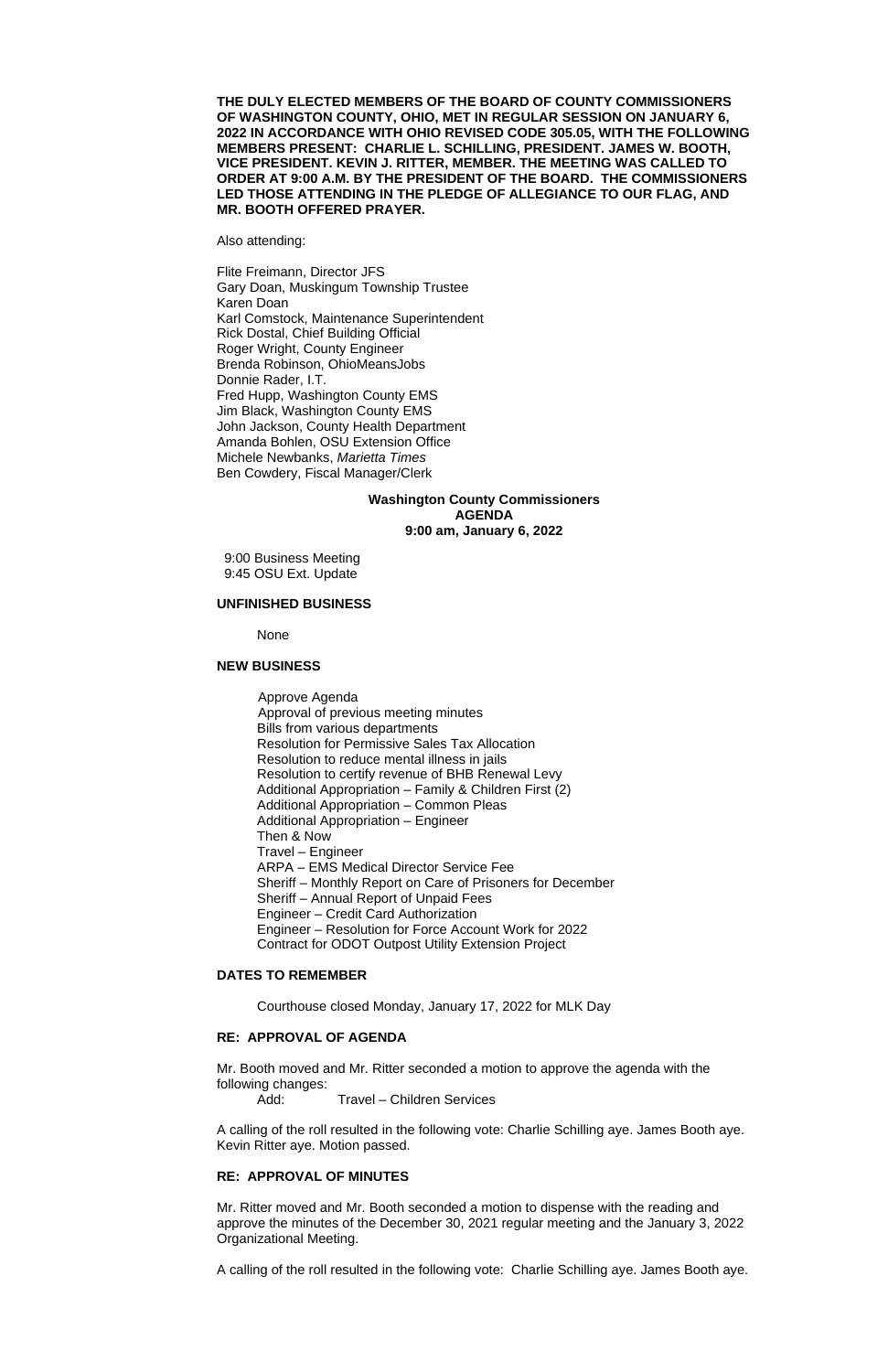Kevin Ritter aye. Motion passed.

### **RE: BILLS FOR PAYMENT**

Mr. Booth moved and Mr. Ritter seconded a motion to approve the list of bills from various departments for payment, as prepared by the County Auditor.

A calling of the roll resulted in the following vote: Charlie Schilling aye. James Booth aye. Kevin Ritter aye. Motion passed.

#### **RE: RESOLUTION FOR PERMISSIVE SALES TAX ALLOCATION**

Mr. Booth moved and Mr. Ritter seconded a motion to adopt the following resolution:

*WHEREAS,* the Washington County Board of Commissioners adopted a 1% Permissive Sales Tax for 2022 in Washington County for the purpose of revenue for the County's General Fund, estimated to total \$9,300,000;

*NOW, THEREFORE BE IT RESOLVED* that the Board of Washington County Commissioners allocate 30% of the monthly Permissive Sales Tax receipts, not to exceed \$2,790,000 for the year, to the 1% Permissive Sales Tax Fund (100-0103), and 70% to the County General Fund (100-0100).

A calling of the roll resulted in the following vote: Charlie Schilling aye. James Booth aye. Kevin Ritter aye. Motion passed.

#### **RE: RESOLUTION TO REDUCE MENTAL ILLNESS IN JAILS**

Mr. Booth moved and Mr. Ritter seconded a motion to adopt a resolution for Stepping Up to Reduce the Number of People with Mental Illnesses and Co-occurring Substance Use Disorders in Jails. The National Association of Counties, Council of State Governments Justice Center, and the American Psychiatric Association Foundation are encouraging counties to reduce the number of people with mental illnesses in jails. Commissioner Schilling said the Washington County Behavioral Health Board has offered to help with the initiative and that it will not cost the county anything.

A calling of the roll resulted in the following vote: Charlie Schilling aye. James Booth aye. Kevin Ritter aye. Motion passed.

### **RE: RESOLUTION TO CERTIFY REVENUE OF WCBHB RENEWAL LEVY**

Mr. Ritter moved and Mr. Booth seconded a motion to adopt a resolution requesting the County Auditor to certify the amount of revenue generated by renewal of the 0.5 mill Behavioral Health Levy. This is for the renewal of a five-year Behavior Health Levy, in which the renewal levy would first be collected in 2023.

A calling of the roll resulted in the following vote: Charlie Schilling aye. James Booth aye. Kevin Ritter aye. Motion passed.

#### **RE: ADDITIONAL APPROPRIATIONS**

Mr. Ritter moved and Mr. Booth seconded a motion to approve requests for the following additional appropriations:

| Department              | Account        |     | Amount       |
|-------------------------|----------------|-----|--------------|
| Family & Children First | 602-2031-53000 |     | \$156,266.87 |
| Family & Children First | 602-2031-53005 | \$. | 12,560.58    |
| Family & Children First | 602-2031-53006 | \$. | 47,661.30    |
| Family & Children First | 602-2032-56000 | \$. | 66,515.72    |
| <b>Common Pleas</b>     | 200-0207-54000 | \$  | 1,000.00     |
| Engineer                | 200-0540-54302 | \$. | 30,000.00    |

A calling of the roll resulted in the following vote: Charlie Schilling aye. James Booth aye. Kevin Ritter aye. Motion passed.

# **RE: THEN & NOW**

Mr. Booth moved and Mr. Ritter seconded a motion to approve the following Then & Now Certificates:

| Department               | Account        | Vendor                |     | Amount   |
|--------------------------|----------------|-----------------------|-----|----------|
| <b>Children Services</b> | 200-0740-57000 | Stephanie Brannan \$  |     | 395.04   |
| Maintenance              | 100-0109-53200 | AT&T                  |     | 1,522.24 |
| Maintenance              | 100-0109-53101 | Dominion              | \$  | 168.90   |
| Maintenance              | 100-0109-53200 | AT&T                  | \$. | 277.69   |
| 1.T.                     | 100-0190-53000 | Cardmember Svcs \$    |     | 4,642.08 |
| I.T.                     | 100-0190-54000 | <b>CDW Government</b> | -\$ | 796.87   |
| Auditor                  | 100-0120-53700 | Parkersburg Com       | \$  | 116.38   |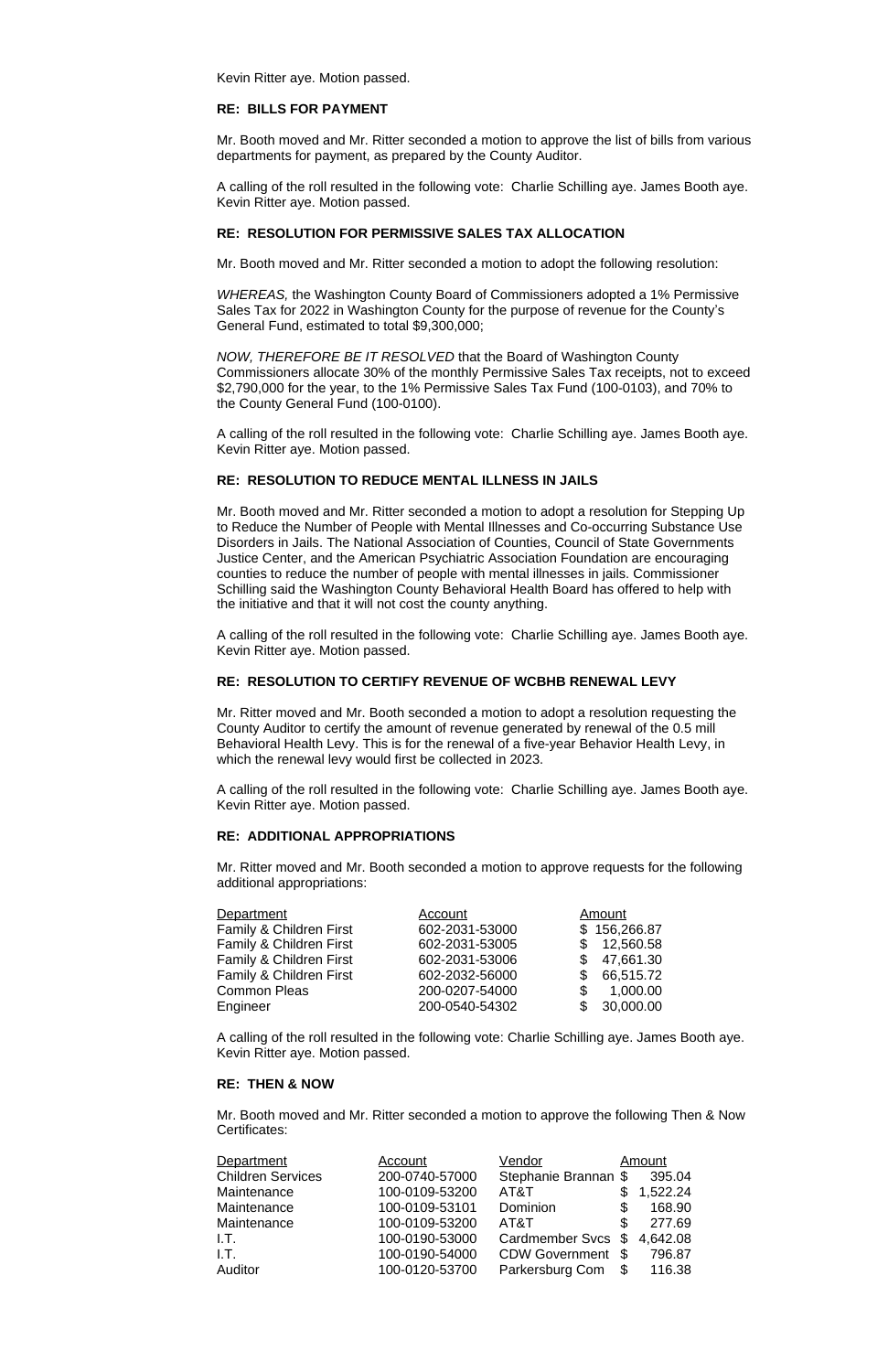| 100-0100-53202 | Verizon<br>\$          | 122.67   |
|----------------|------------------------|----------|
| 100-0100-57501 | <b>CCAO</b><br>\$      | 9,433.00 |
| 100-0101-53400 | Comp Management \$     | 266.25   |
| 100-0101-53400 | Comp Management \$     | 901.75   |
| 200-0364-53000 | Horizon                | 2,200.00 |
| 200-0315-51104 | <b>Sheriff</b><br>S    | 2,133.55 |
| 200-0369-53400 | First Nat'l Bank<br>\$ | 221.32   |
| 200-0363-53203 | <b>Sheriff</b><br>\$   | 2,735.82 |
| 400-0113-53100 | <b>AEP</b><br>\$       | 263.80   |
| 400-0113-53100 | <b>AEP</b><br>\$       | 645.21   |
| 400-0113-53100 | \$<br><b>AEP</b>       | 414.75   |
|                |                        |          |

A calling of the roll resulted in the following vote: Charlie Schilling aye. James Booth aye. Kevin Ritter aye. Motion passed.

# **RE: TRAVEL REQUESTS**

Mr. Booth moved and Mr. Ritter seconded a motion to approve the following requests for reimbursement of expenses for training and travel, pursuant to the policies and in compliance with the annual appropriations for fiscal year 2022 and any and all amendments subsequent thereto:

#### **Engineer**

Roger Wright, County Engineer: CEAO Board Meetings and Conferences in Columbus. Mr. Wright is the District 10 Director and is required to attend board meetings.

### Children Services

Ashley Harris: Required child visits in West Lafayette on January 4; Youngstown on January 5; Millersburg on January 6; Cambridge on January 11; Shawnee on January 12; Nashport on January 14, 2022

A calling of the roll resulted in the following vote: Charlie Schilling aye. James Booth aye. Kevin Ritter aye. Motion passed.

### **RE: ARPA – EMS MEDICAL DIRECTOR SERVICE FEE**

Mr. Booth moved and Mr. Ritter seconded a motion to approve payment of \$6,000 annually for four years using American Rescue Plan funds to the Washington County EMS. This annual payment is to be used for the Medical Director Salary. Washington County will pay the Medical Director service fee of \$6,000 annually for a period of four years (2022-2025) for a total of \$24,000. To receive the payment each year, Washington County EMS shall give notice of the name of its medical director to the EMFTS Board in writing by updating their agency information in the online EMS Agencies system. Commissioner Ritter said Washington County is not setting a precedent, as there are other counties that pay EMS Medical Directors.

A calling of the roll resulted in the following vote: Charlie Schilling aye. James Booth aye. Kevin Ritter aye. Motion passed.

### **RE: SHERIFF – MONTHLY REPORT ON CARE OF PRISONERS FOR DECEMBER**

The Commissioners acknowledged receipt of the monthly report on the care of prisoners at the Washington County Jail for the month of December 2021. The report shows a total prisoner count of 188. The Jail received \$20,298 for housing prisoners from other jurisdictions for the month of December.

# **RE: SHERIFF – ANNUAL REPORT OF UNCOLLECTED FEES**

The Commissioners acknowledged receipt of the annual report from the Sheriff on uncollected fees. The report shows \$17,671 uncollected jail fees charged for booking prisoners, and \$89,293.85 uncollected warrant and civil service fees. The fees, owed to the Sheriff's Office, are unpaid for more than one year from January 1, 2020 through December 31, 2020.

# **RE: ENGINEER – CREDIT CARD AUTHORIZATION**

Mr. Booth moved and Mr. Ritter seconded a motion to approve a request from the County Engineer to authorize the use of two credit cards for expenses relating to the Engineer's Office travel expenditures. The credit cards provide an improved audit trail for tracking travel expenses. The credit cards are used only for travel related expenses outside the general county area. The gas credit cards are used inside Washington County as well.

A calling of the roll resulted in the following vote: Charlie Schilling aye. James Booth aye. Kevin Ritter aye. Motion passed.

## **RE: ENGINEER – FORCE ACCOUNT WORK FOR 2022**

Mr. Ritter moved and Mr. Booth seconded a motion to adopt a resolution authorizing the